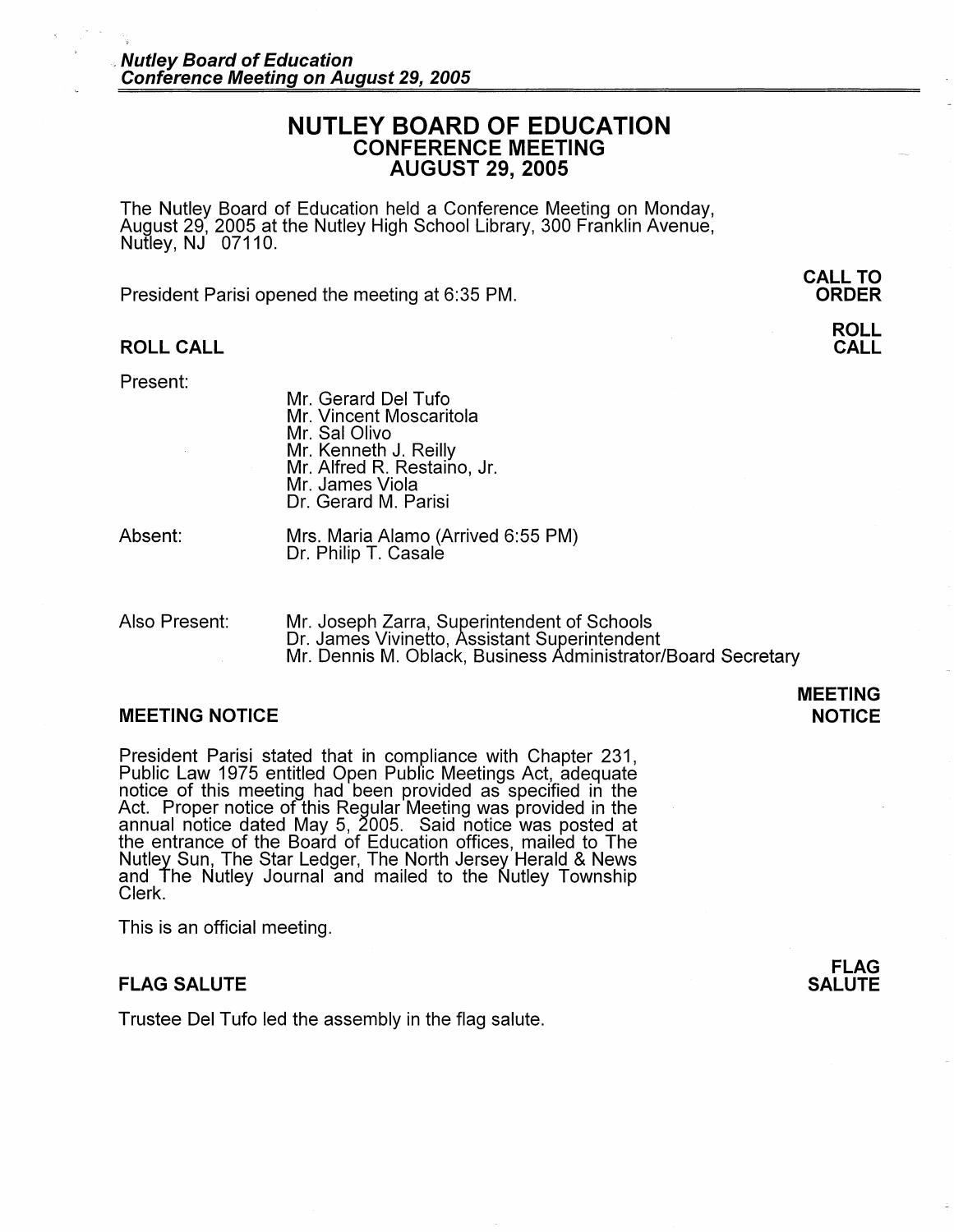#### **ITEMS DISCUSSED**

President Parisi reviewed materials handed out just prior to the meeting.

Superintendent Zarra reviewed status of Franklin Middle School. The Franklin Middle School is ready to open with all alarms and phones working.

Assistant Superintendent Vivinetto gave a status report on the re-registration process. Dr. Viovinetto answered several Dr. Viovinetto answered several questions from the trustees.

Superintendent Zarra received a listing of all crossing guard posts that were eliminated. The Safety Committee will meet tomorrow to review the Public Safety video and NPAN<br>representatives have been invited. A discussion ensued representatives have been invited. regarding such transitional measures.

Trustee Alamo arrived at 6:55 PM.

Superintendent Zarra indicated 90.8% of class of 2005 will be going on to higher education and \$2,448,730 grants and scholarships were awarded to them.

Ian Viemeister gave a status report on the technology upgrades and answered several questions from the trustees regarding technology.

The Priorities Committee met and will be making recommendations at tonight's regular meeting.

Trustee Restaino asked several questions regarding the Oval Project which were answered by President Parisi. A discussion ensued regarding this project.

## **MOTION TO ADJOURN TO EXECUTIVE SESSION**

At 7:40 PM Trustee Reilly moved and Trustee Del Tufo seconded the following resolution:

WHEREAS, the Board of Education will be discussing matters exempt from public discussion pursuant to N.J.S.A. 10:4-12,

NOW, THEREFORE, BE IT RESOLVED that the Board of Education recess to closed executive session at this time in the conference room to discuss personnel matters, and

BE IT FURTHER RESOLVED that the results of the discussions will be made public by inclusion on the agenda of a subsequent meeting of the Board of Education or when the reasons for discussing such matters in closed session no longer exist.

The motion was unanimously approved by voice vote.

## **EXECUTIVE SESSION**

**ITEMS DISCUSSED**